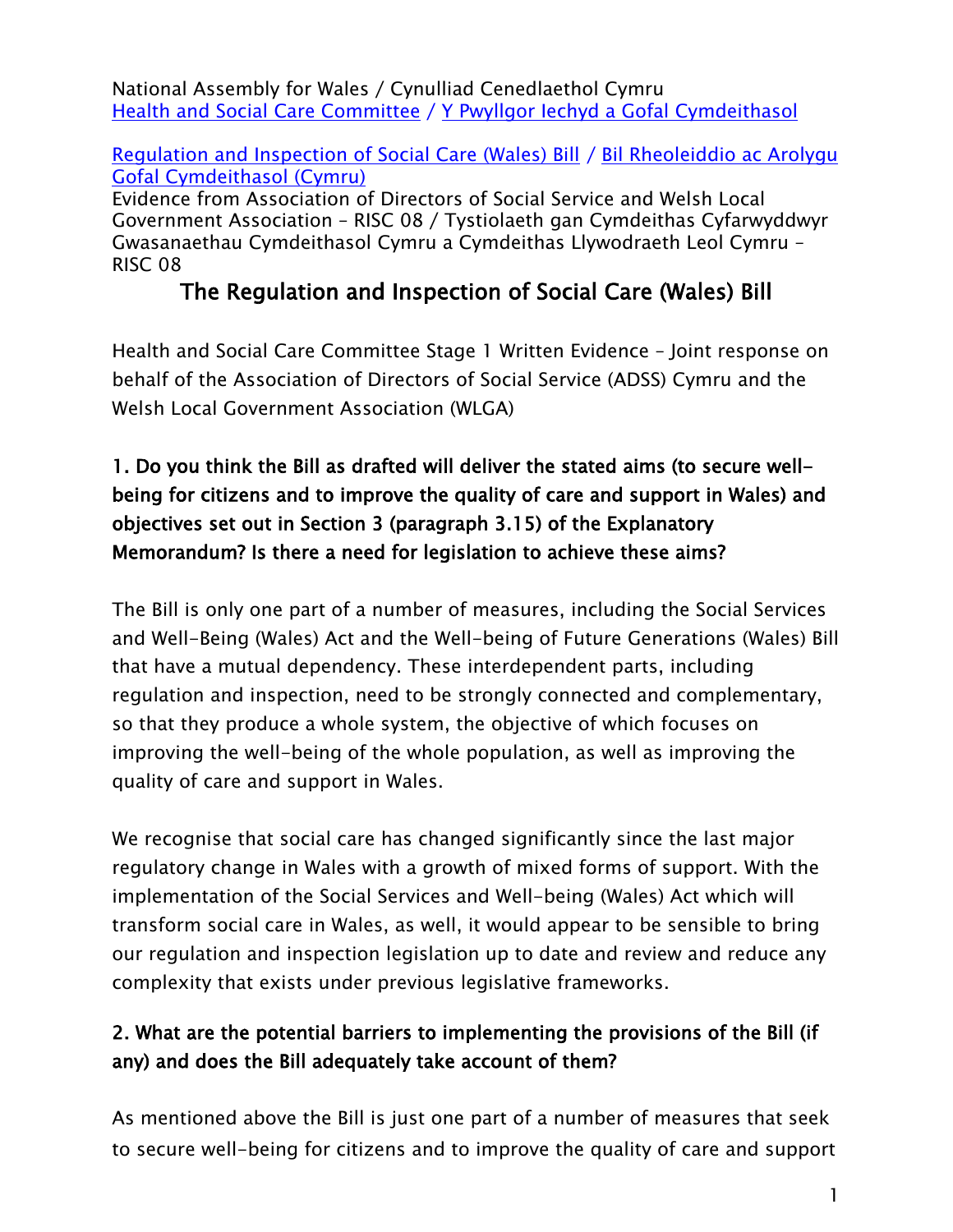in Wales and so the Bill is dependent on the other measures being successfully implemented and ensuring that each support the aims of the others. The Bill does seek to make fundamental changes to the regulation and inspection framework in Wales, such as the re-constitution of the Care Council for Wales, a move towards service based regulation and a greater focus on outcomes. These changes do not come without barriers, such as changes in requirements on providers and what they are reporting and the need for new systems to be able to manage this. The Bill takes account of a number of these barriers, for example the introduction of new offences to support the submission and accuracy of these reports. The biggest barriers will however be around the culture change within organisations needed to implement these new provisions and with the costs that are associated with the changes. The Explanatory Memorandum (EM) concludes that there will be additional costs associated with the Bill, particularly around the move to a service based model of registration and the introduction of a quality judgement framework, however it also recognises that there are some elements where it has not been possible to calculate costs making it difficult to ascertain all of the financial implications of the Bill.

### **3. Do you think there are any issues relating to equality in protection for different groups of service users with the current provisions in the Bill?**

The Bill's emphasis on focusing on the individual with a shift to outcomesbased regulation, as well as providing citizens with more opportunities to access information about services in which to make decisions on, should have a positive benefit for all citizens, including those with protected characteristics. Based on what we have seen we do not believe that there are any issues, though as the provisions are further developed it will be important to assess any potential impact that the changes may have.

### **4. Do you think there are any major omissions from the Bill or are there any elements you believe should be strengthened?**

We have commented on a number of issues throughout this response that suggests that more work is necessary on a number of matters to strengthen the Bill.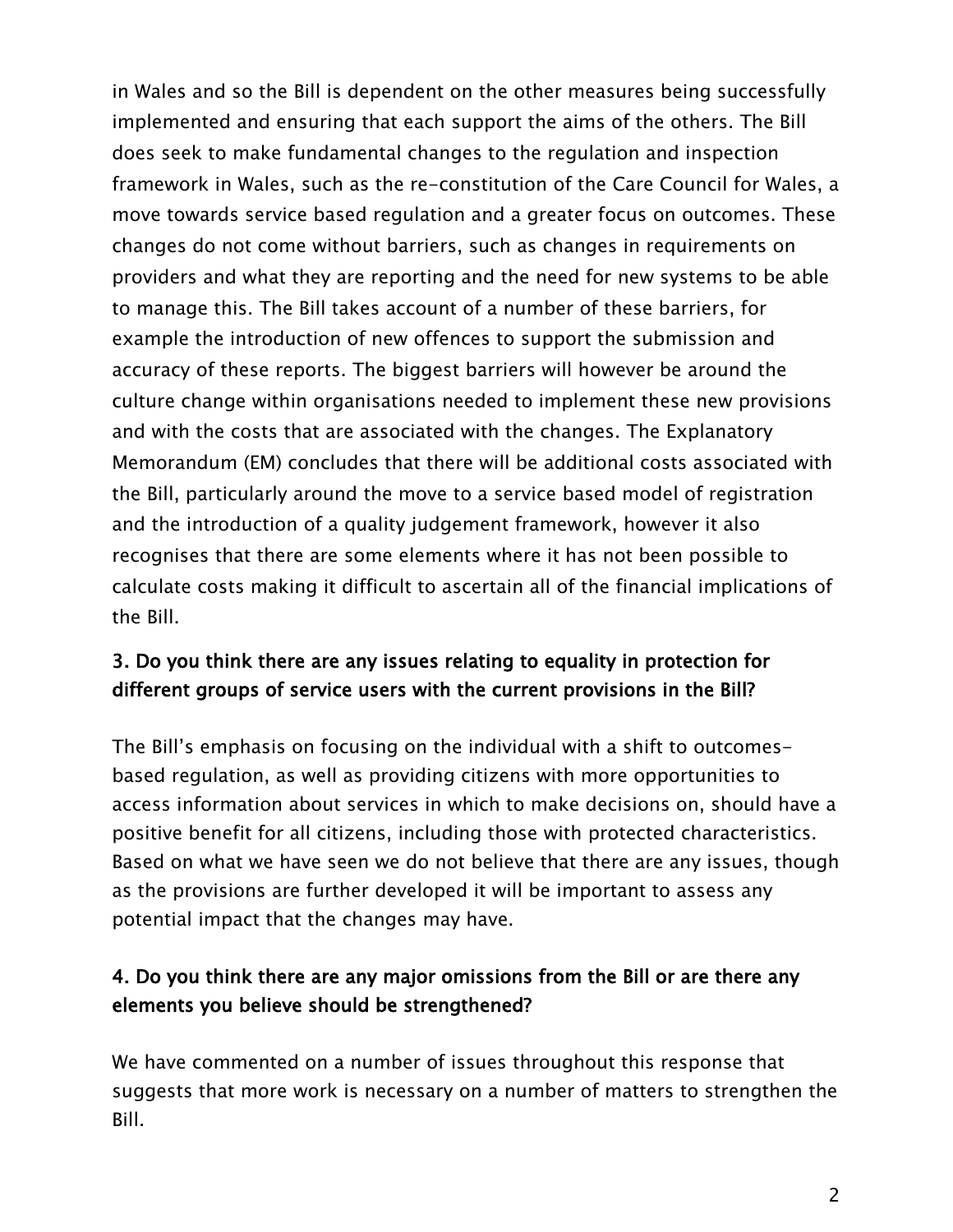### **5. Do you think that any unintended consequences will arise from the Bill? Provisions in the Bill**

There is a considerable number of provisions included in the Bill for subordinate legislation, including regulations, guidance and code of practice making powers for Welsh Ministers. There are also rule, guidance and code of practice making powers for Social Care Wales' – without knowing the detail that will come through as a result of these it is difficult to say what any unintended consequences may be. However, there are some areas of risks, which are covered in more detail later, in response to the questions on the provisions in the Bill. For example, there may be some unintended consequences as a result of the introduction of a Quality Judgement Framework and the introduction of registration fees.

## **6. What are your views on the provisions in Part 1 of the Bill for the regulation of social care services? For example moving to a service based model of regulation, engaging with the public, and powers to introduce inspection quality ratings and to charge fees.**

The original white paper on the future of regulation and inspection of care and support in Wales set out the benefits of moving to a service based model of regulation. The joint ADSS and WLGA response to the White paper (which can be found at: [http://www.wlga.gov.uk/download.php?id=5872&l=1\)](http://www.wlga.gov.uk/download.php?id=5872&l=1) welcomed this move as there should be a greater likelihood of being able to identify systemic failures on the part of providers and allow the addressing of these issues at an organisational level. It should also provide useful information about the culture and values across settings and it will be important to enable the regulatory body to both drill down into services and at a whole organisation level.

This approach does need to be balanced with not reducing the focus on settings, direct service delivery and the impact on users. It is important to ensure each setting is still inspected appropriately and that there is a level playing field in inspection between smaller and larger organisations. Managers of individual parts of the service must be clear that responsibility rests with them, not with head office. It also needs to be clear that if one part of a service has difficulties there is not an automatic judgement made against the service as a whole.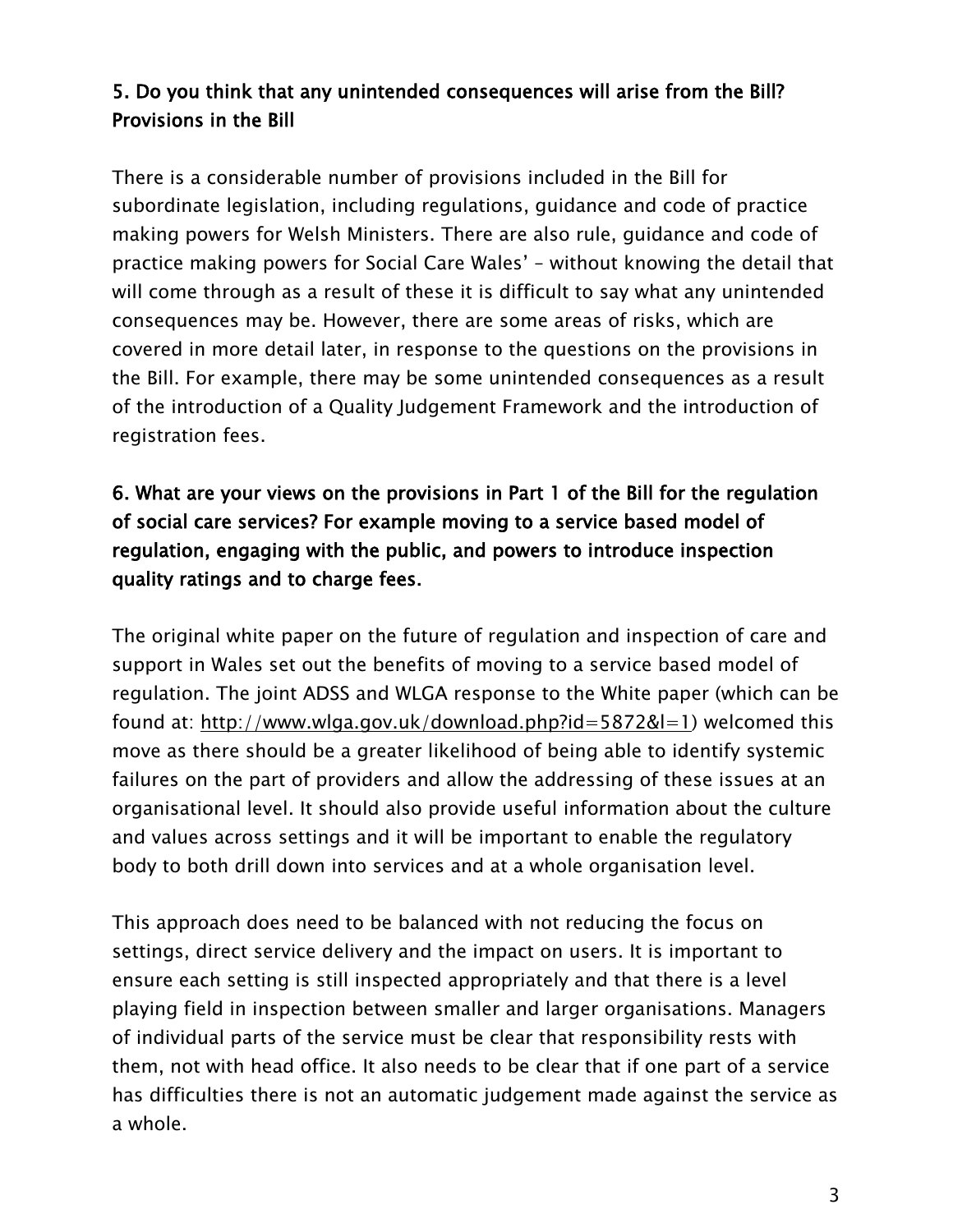The Explanatory Memorandum (EM) identifies that the change to a service based model of registration is the preferred option but that this model will involve substantial transitional costs for the service regulator estimated at £1,471,000 for 2016-17. Given the financial challenges facing public services we need to ensure that this shift in approach will bring about value for money and that any added benefit outweighs the costs that are associated, particularly given the fact that EM identifies that 78% of independent service providers have only one setting.

There are some concerns over the proposed Quality Judgement Framework (QJF). In principle a QJF could be a useful tool for the citizen as it should enable them to compare and contrast services more easily. However, there is a big challenge to ensure that the framework is meaningful and effective, helping bring about a real improvement in services. There is a very real risk that the score would be the sole focus and any narrative would be lost. Rather than having a score, or a one word descriptor, we need to be focusing on having something that is succinct and encapsulates the whole performance, allowing citizens to make informed decisions. A poor quality judgement on a service provider which might be the home of choice for current residents will be disturbing and it is essential that such judgements are reliable, consistent and easily understood by the citizen. QJF's can be subjective and as a result do not provide consistent information / messages, unless that subjectivity can be reduced or removed it will always be open to challenge.

Experience has also taught us that the market moves quickly and individual service provider's performance can vary throughout the year. There will be a challenge as to how to keep the QJF up-to-date to inform citizens and ensure that people are making decisions based on accurate and reliable information.

In our joint response to the original White paper we outlined our views on the introduction of registration fees, identifying that as a fee would add to the current burden of tight margins for many providers and that ultimately this cost would be passed along to the citizen through the fee system then the potential benefits are unclear, as such we are not in support of this element of the Bill.

### **7. What are your views on the provisions in Part 1 of the Bill for the regulation of local authority social services? For example, the consideration of outcomes**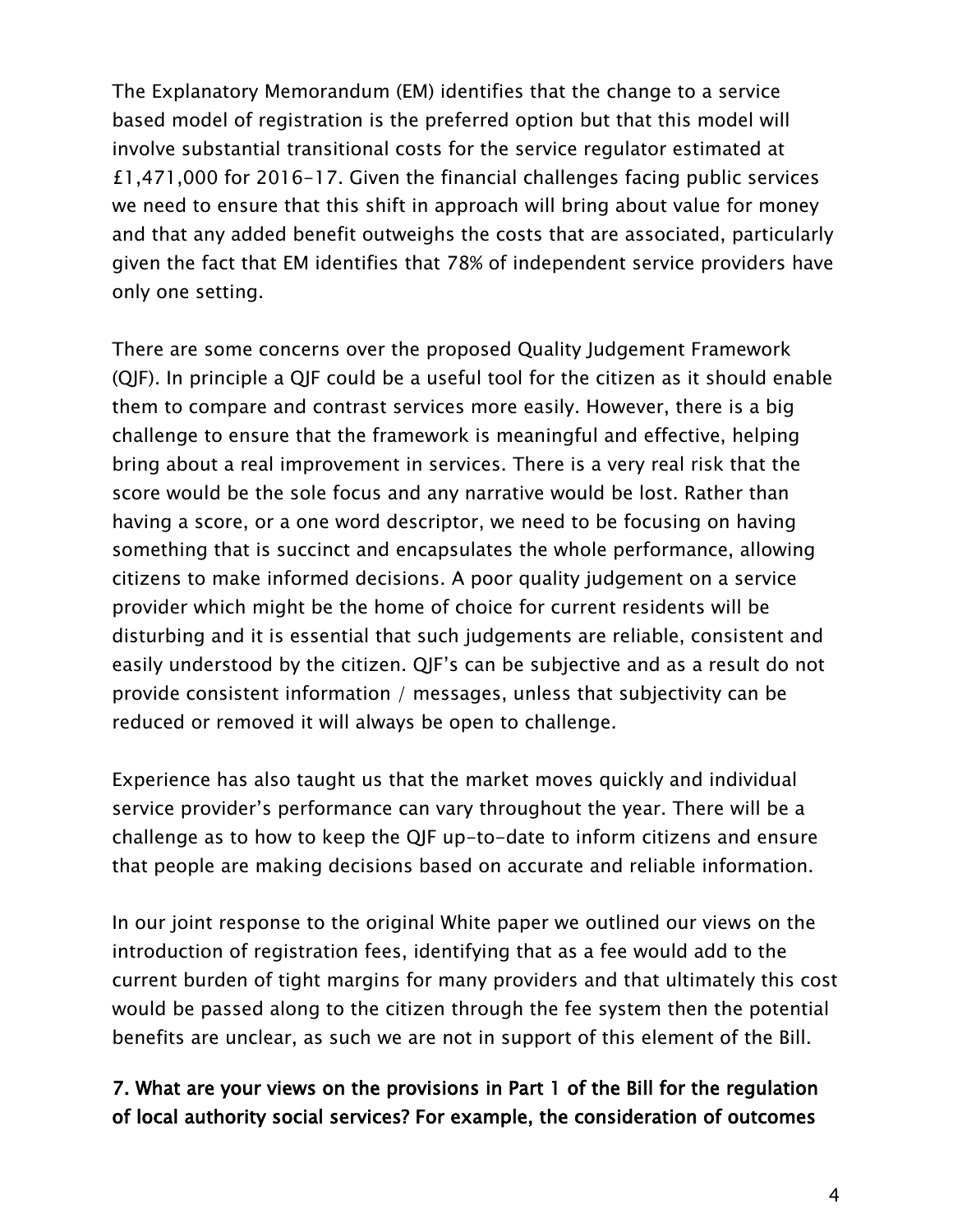#### **for service users in reviews of social services performance, increased public involvement, and a new duty to report on local markets for social care services.**

Establishing an outcomes focused approach is to be welcomed and something that both the WLGA and ADSS Cymru have previously endorsed. In achieving this, there needs to be a greater focus on integrating the inspection process towards the achievement of improved well-being outcomes across the public sector. Work is required to redevelop current systems and approaches to establish workplace cultures that are based on people's needs rather than systems and processes. Strengthening service users' voices, so that their aspirations are reflected in the way in which services are delivered, will drive improving standards and provide the context for this shift in focus. In order to respond effectively and better understand how the working environment will have to change, inspectors and regulators will need to understand the challenges faced by the citizen, the workforce and service providers.

There is a clear link with the current Welsh Government consultation on performance measures under the Social Services and Well-being (Wales) Act which ADSS Cymru and WLGA are also responding to. This sets out how social services performance will be measured to ensure that they are meeting the duties of the Social Services and Well-being (Wales) Act, with a greater focus on measuring well-being and the achievement of outcomes. Our main point in response to the consultation is pertinent here - without a stronger clarity about 'what good looks like' we will all struggle to know how best to gather evidence to convince ourselves and others that the performance is good or excellent, rather than 'good enough'.

The Bill places a responsibility on local authorities to produce both an annual report and a local market stability report. Whilst much of the detail of these are to be prescribed in regulations it is important that neither of these become overly burdensome. Local authorities already produce an Annual Report of the Director of Social Services and so it is hoped that the regulations will build on what is in existence rather than looking to re-create anything.

Under the Social Services and Well-being (Wales) Act local authorities will be required to produce a population assessment, which under the draft code of practice, is to be produced once every local government electoral cycle and based on the LHB footprint. Any expectation on the local market stability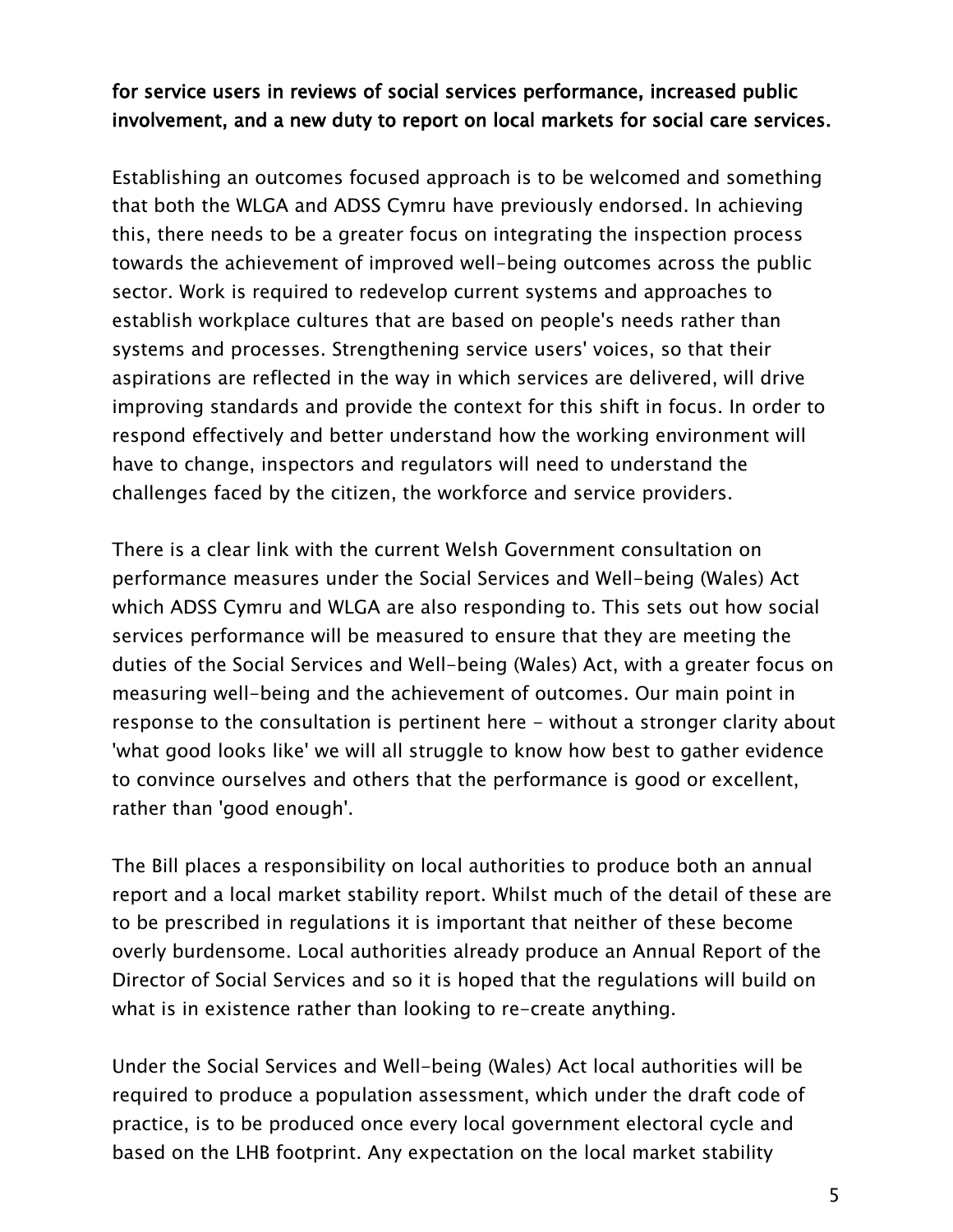reports needs to link in with these other duties, otherwise we run the risk of duplicating work - The EM references an 'annual statement of the social care market' – it would seem unrealistic and unwieldy for local authorities to have to undertake this work on an annual basis whilst the population assessment is undertaken every 4 years. It would make sense to bring the frequency of production of the local market stability reports in line with the population assessment, with a need to review them during their lifetime as appropriate. A better understanding of the market and future trends is a good thing and local authorities have made efforts towards this. A Commissioning Framework was developed in 2010 which provides guidance under Section 7(1) of the *Local Authority Social Services Act 1970* in the form of standards which local authorities are expected to achieve. The Framework's commissioning standards set the benchmark against which the effectiveness of local authority commissioning will be measured. The standards centre on the development of evidence-based commissioning plans and their delivery through effective procurement. Since then the Social Services Improvement Agency (SSIA) have also developed guidance to support the development of Market Position Statements. We need to be sure that placing a duty on local authorities to undertake an assessment of their sector will add value to the work that is already being done. Whilst the EM identifies the difficulties in attributing a cost to the process it does recognise that 'undertaking the required analysis of the social care market in Wales will require specialist research skills, particularly skills associated with modelling'. This is equally applicable on a local level and so the production of these reports will require both time, expertise and resources for them to be effective.

The overlap of requirements in the Bill and the Social Services and Well-being (Wales) Act around producing a population assessment, an annual report and a local market stability report highlights the need to ensure that any legislation being passed compliments and links with existing, or planned responsibilities / duties. In addition to the requirements resulting from both the Bill and the Social Services and Well-being (Wales) Act, the Well-being of Future Generations (Wales) Bill puts local well-being plans on a statutory basis and the White paper on reforming local government talks about Council Leaders producing a manifesto and annual statement, with the Chief Executive responsible for producing an Annual Report.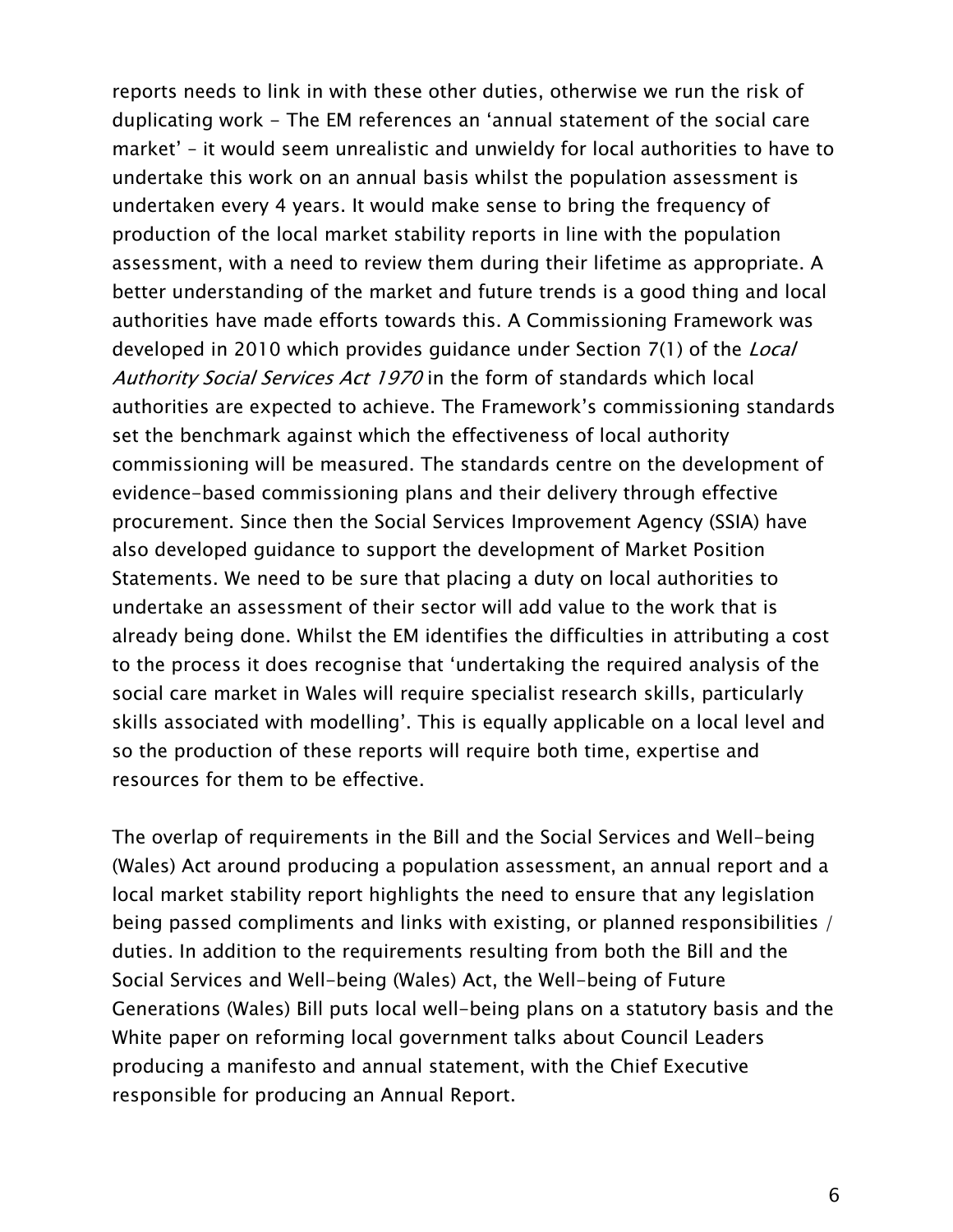### **8. What are your views on the provisions in Part 1 of the Bill for the development of market oversight of the social care sector?**

Anything that reinforces in the public mind, as well as with public sector commissioners, that social care, as well as health care, is a sector where provision derives from public, third and private sector bodies is to be welcomed. In both children's and adult services, providers have been in a position of considerable power in the market place, often because of public sector agencies' inability to think and behave commercially and therefore anticipate how the market will respond to changing economic and political trends.

'Shaping the market' is clearly a role for public sector commissioners and the regulators have a potentially helpful role to play in reinforcing a strengthened role of commissioners, but one that is built on mature and respectful relationships with providers. Legislative change should be a driver in shaping the market and the Social Services and Well-Being (Wales) Act 2014 makes a clear directional change, away from traditional and institutional response to people's needs and towards services and responses that have at their heart, offering improvements in people's lives and giving people more control over their lives and their care and support, where possible offered to people in their own homes and neighbourhoods.

The development of commissioning plans and strategies will be best undertaken between commissioners and providers, since providers will have intelligence about what works well for people and that people appreciate. That should be the basis on which future plans are developed. So whilst providers should not shape the market alone, neither should commissioners operate without the necessary dialogue with providers. Regulators should be free to bring their intelligence to the table, recognising any conflicts of interest, but without their contribution, the picture is incomplete.

We welcome oversight for CSSIW on the financial and corporate governance of the 'larger players' in the market, but it may be necessary for those powers also to be available in relation to smaller providers, particularly in a regional market place that can easily be destabilised, particularly by action against or closure of smaller domiciliary care providers. A review, as set out in Part 1, would place on the provider the requirement for contingency planning, but the experience in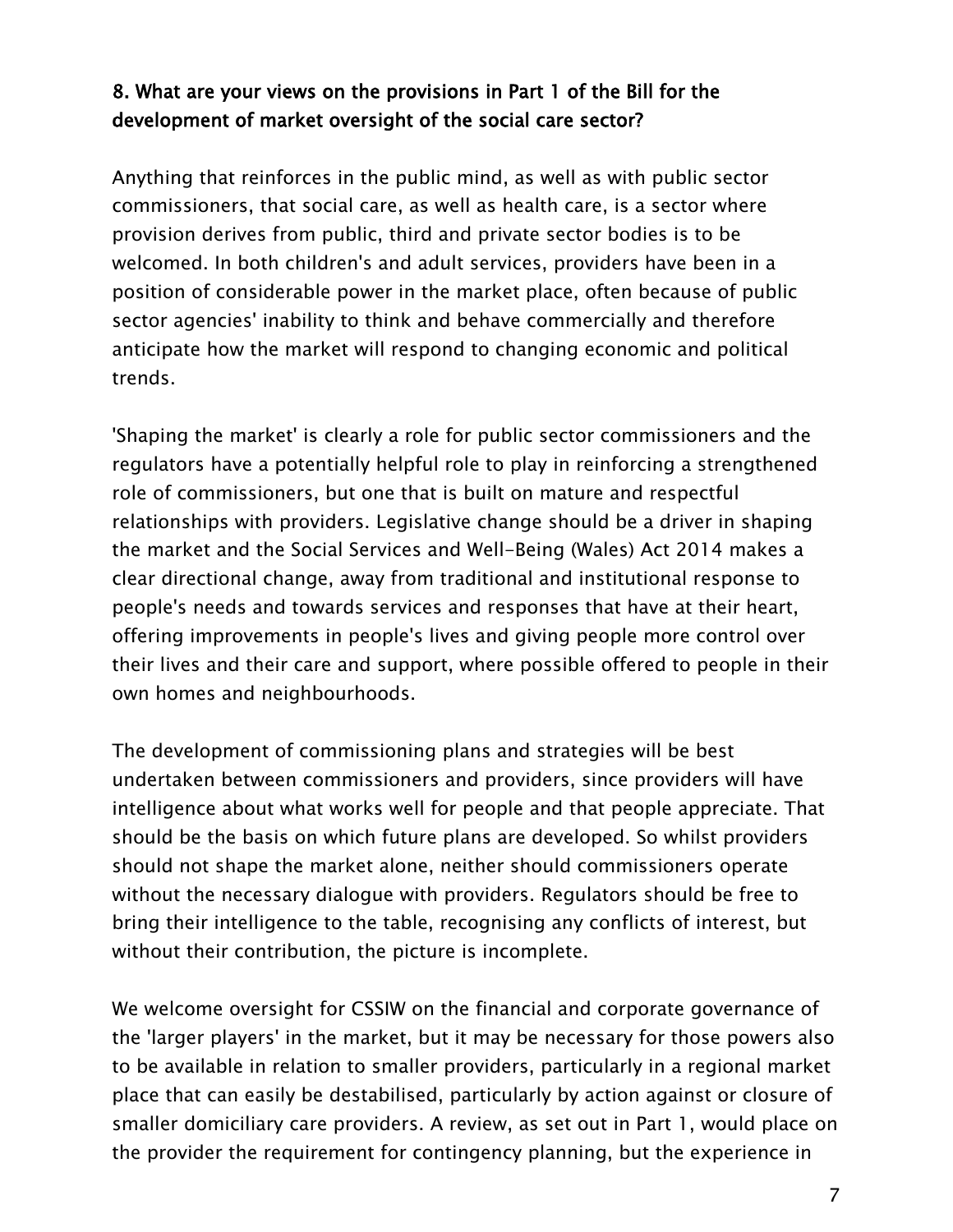using 'escalating concerns' procedures suggests that contingency planning should be a collective responsibility for all key stakeholders in dealing with a potential business failure and this should be reflected in legislation.

The development of local and regional market position statements is a step that should offer greater intelligence about stability and the scope for development to meet changing needs and demands. The regional footprint is more likely to be the most helpful configuration, since the scale of provision should allow greater flexibility in dealing with market changes, though flexibility will be required as in some circumstances a sub-regional approach may be more beneficial. These position statements should provide the foundations for a 'national market stability report'. The national report has to be continually 'work in progress', in order that commissioners and providers can demonstrate and learn how to show responsiveness to people's changing needs and wishes, as well as to the legislative landscape and what it suggests about commissioning intentions over the next 10/15 years.

## **9. What are your views on the provisions in Part 3 of the Bill to rename and reconstitute the Care Council for Wales as Social Care Wales and extend its remit?**

It is important that we move from a position where there is insufficient clarity about where the responsibility for improvement sits and equally important that it is recognised that there are potential conflicts of interest between the role of regulator and that of promoting, encouraging and requiring improvement. There will also need to be a mature conversation about the distinction between improvement, that requires current arrangements to deliver better outcomes, and innovation, that requires that new responses are developed to meet changing expectations and demands, as well as new legislative requirements, as set out in Social Services and Well-Being (Wales) Act 2014. These will both need to be addressed through an agency with 'improvement' as one of its key drivers.

The regulatory function of Care Council for Wales has been important in giving the public confidence in the social care workforce and holding the workforce to account. Being able to remove a worker from the register to practice is a critical characteristic. It signals that poor practice is not tolerated, even where there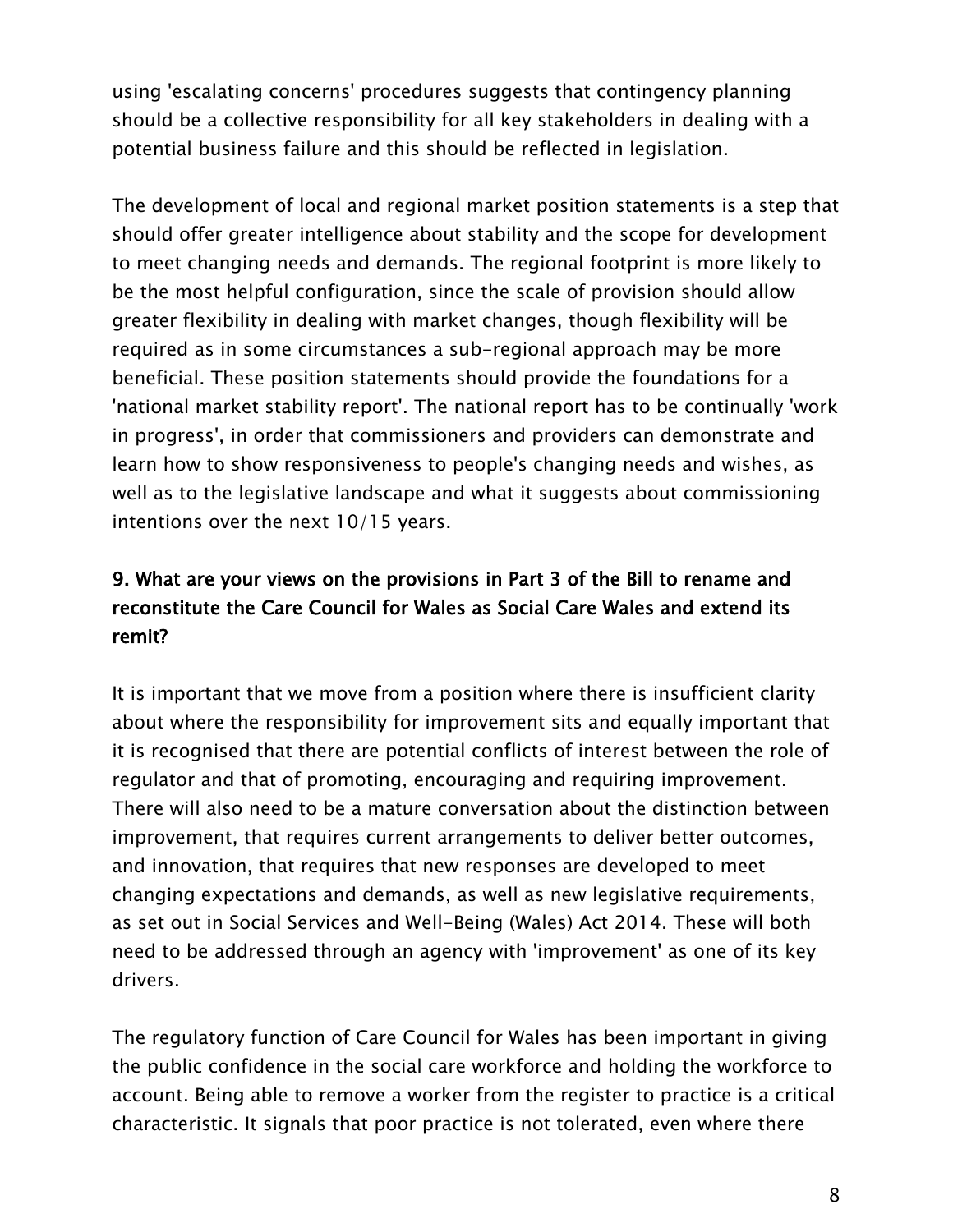may be explanations and it has reinforced a sense of personal, professional responsibility amongst the workforce.

The resources available for improvement will be put to better use if they are pooled and driven by a single objective, to ensure that people who receive services experience increasingly better outcomes.

The renaming and reconstituting of Care Council for Wales (CCfW) as **Social Care Wales (SCW),** with an extended remit, should build on the strengths of CCfW, particularly in giving service-users a voice and a part to play in the education of social workers and other social care workers. It is essential that this aspect of the CCfW's work and history is taken forward by SCW. In addition there should be at least the same level of representation on SCW for service users, as that provided by CCfW. Ensuring Local Government representation will also be important, particularly around the new remit to support improvement.

The extent of third sector and private provision needs to be better recognised through grants and assistance to support improvement available from SCW, as the stability of the market will partly depend on the continual professional development of the workforce and proper career pathways in all sectors of the workforce. It is worth restating that of 1780 regulated social care settings in Wales in 2011/12 only 218 were owned by local authorities and of nearly 12m hours of domiciliary care provided, only 3.6m was provided by local authorities. We believe that the majority of the social care workforce, in third sector and private agencies, has to have increased access to the attention and resources for their continuing professional development.

We welcome the remit for undertaking studies to improve the effectiveness, efficiency and/or economy of care and support, as that will help to demonstrate 'what good looks like', as we have referred above to the significance of being able to understand that. We believe that local authority performance and improvement should remain a sector-led and sector-owned model, with local government being best placed to support local authorities in many of the areas which are critical to local authority performance and improvement. This includes: understanding the local context and priority setting; financial planning and viability; political and managerial leadership; governance and decision-making; and organisational capacity. Local government has a successful track record for supporting service improvement and we would want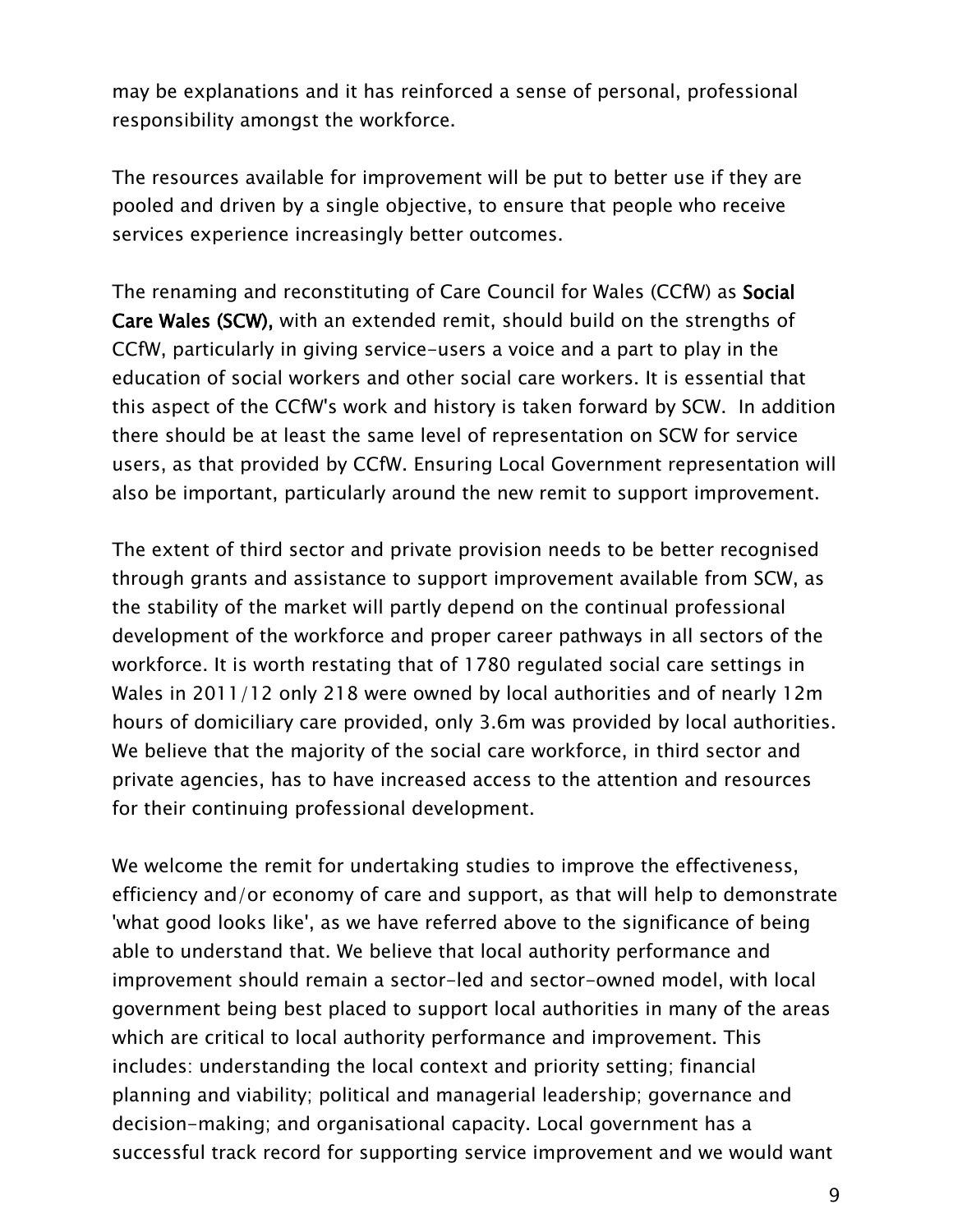to see this role continuing through the use of elements such as peer review / challenge and self-assessment.

## **10. What are your views on the provisions in parts 4-8 of the Bill for workforce regulation?**

The approach proposed in relation to workforce regulation for SCW is generally welcomed, particularly consolidating existing powers to regulate the workforce into a single statutory provision. In addition we welcome the clarity and explicit nature of the procedures for registration and fitness to practice, with greater autonomy to SCW in developing the rules governing the process of regulation.

Whilst the Bill 'recognises the broad nature of the social care workforce', it does not provide sufficient detail to give confidence to workers in third and private sector agencies that their needs are being properly considered or indeed that those workers, who make up the majority of the social care workforce, who are not social workers, are being given appropriate attention and recognition for the part they play in supporting people to lead fulfilling lives.

The work of the Law Commission (2014) should be a useful aid to develop this part of the Bill, with its recommendations, in England, for a single legal framework for all health and social care professionals. At the very least in Wales, this suggests the need for dialogue and much closer collaboration between SCW and bodies such as Health and Care Professions (HCPC) in the future, as we see greater collaboration and integration between local government and NHS in Wales. This is supported in the Social Services and Well-Being (Wales) Act 2014, with its emphasis on promoting the well-being of people to avoid later crises, with a shared responsibility for that purpose between NHS and local government reinforced by the Act.

We would support the proposals in the Bill for the removal of voluntary registration, but believe that there should be early discussions about the significance of leaving domiciliary workers and care home workers unregistered and therefore unregulated. We note the requirement to ensure that all regulated services have a registered manager, but this can only be a first step to offering greater protection within the law for all social care workers. This would be a huge call on resources and it would need to be focused on improving people's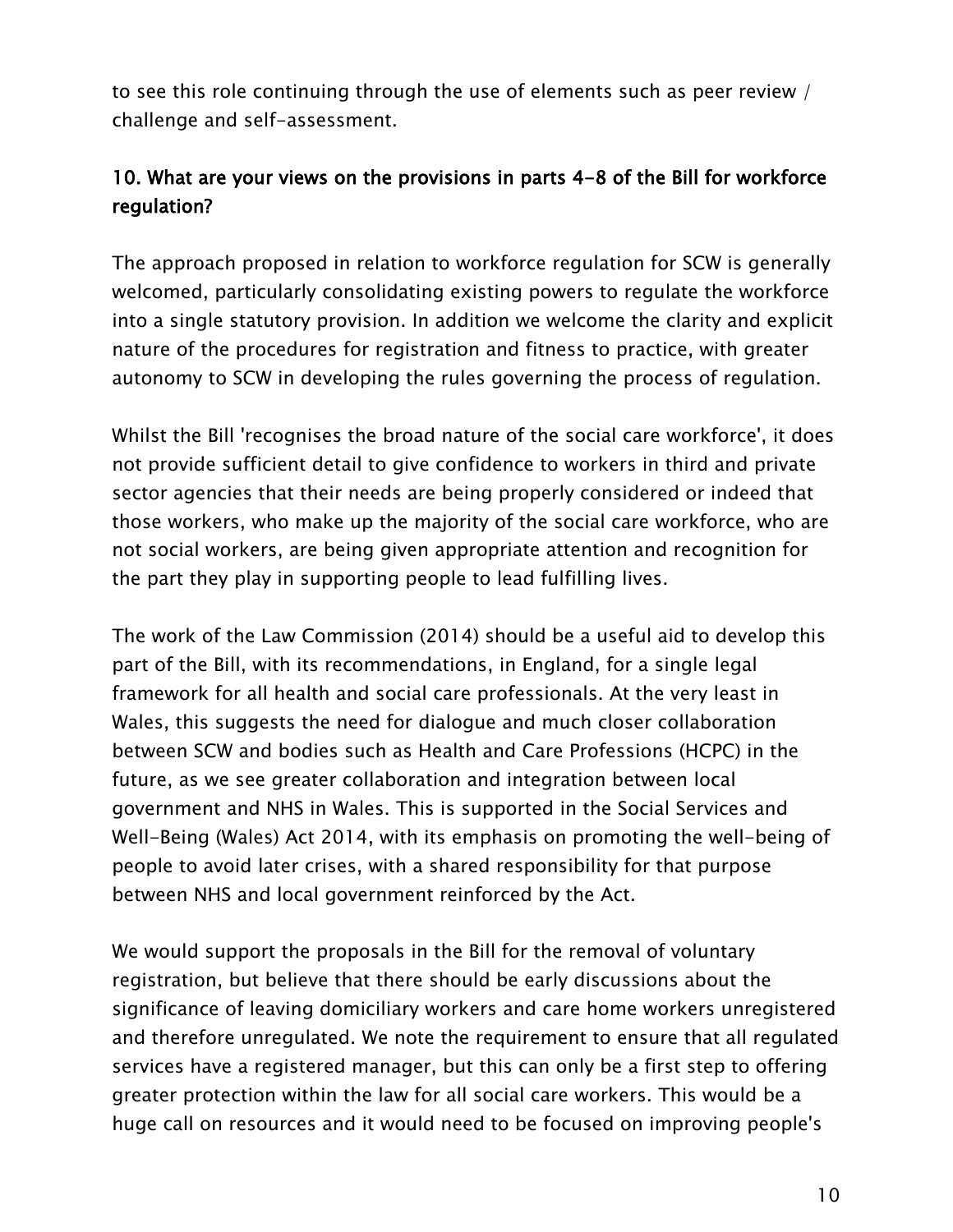lives and their experiences of services, rather than pursuing the objective of 'widening registration'.

We support the removal of dual registration for managers, placing the responsibility for registration solely with SCW.

On the matter of protection of title, we believe that there was benefit in protecting the title of social worker through the Care Standards Act 2000. The extension of this protection to other social care workers will need a wide debate with all key stakeholders.

We believe that it is wise for SCW to hold a list of people who are barred from practice and welcome an approach that differs from DBS, by referencing standards of conduct to which workers should adhere. However as stated in previous consultation responses we do not believe that the use of prohibition orders will be helpful as this is likely to cause confusion with the DBS processes and could lead to less public protection and assurance.

## **11. What are your views on the provisions in part 9 of the Bill for cooperation and joint working by regulatory bodies?**

The developing trend and future plans suggest that more provision will be jointly provided between agencies and by a multi-professional and multidisciplinary workforce. To improve the regulatory context for these changes, targeted at improving people's experiences of services and delivering better outcomes, requires that regulators reflect the service landscape and work together, letting go of sectional interests, and focusing on a maxim that suggests, 'doing it better means doing it together'. This complements the move away from assessing whether minimum standards are being met, towards an assessment of the well-being of the people receiving services.

It will be hugely helpful to have the level of cooperation required spelt out in the Bill, specifically identifying powers to cooperate in the exercise of their functions, to carry them out jointly and to be able to delegate functions to each other.

Sharing of information, or the lack of it, has been a real impediment to sharing responsibility and ensuring that the Bill makes it clear that sharing information